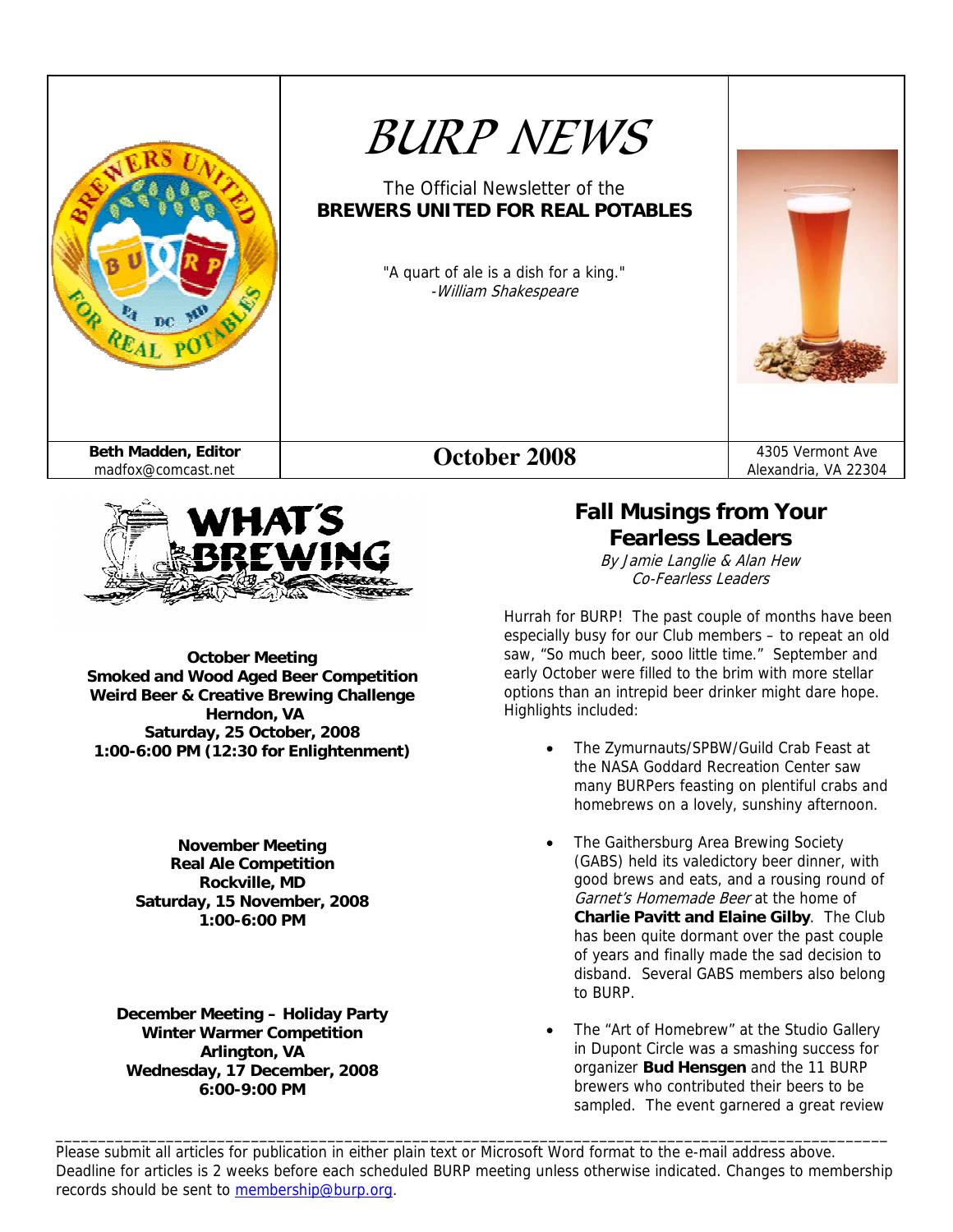BURP News **Page 2 Page 2 Page 2 Page 2 Page 2 Page 2 Page 2 Page 2 Page 2** 

from local beer writer **Greg Kitsock** in the Washington Post's food section on October 8. http://www.washingtonpost.com/wpdyn/content/article/2008/10/07/AR200810070 0576.html

- Northern Virginia Brew Fest at Bull Run Park drew a good crowd to taste a wide variety of quality microbrews (including those of organizer and fellow BURPer **Bill Madden** of Vintage 50 Restaurant and Brew Lounge). Despite some erratic weather, the fest ran smoothly, thanks to the efforts of numerous BURPers, including Volunteer Coordinator **Dona Lee**.
- The Victory Oktoberfest in Downingtown drew our members north to support one of our favorite regional breweries, including BURPer **Jim Busch**. It was reported that everyone in attendance had a REALLY good time!
- The Shirlington Oktoberfest took place on a picture perfect fall day, with a strong contingent of BURPers supporting the operation. **Dona Lee** reprised her role as Volunteer Coordinator. The **Cannons and Pyles**, among others, were observed judging the Festival beer competition, with steward **Steve Marler** flying from vendor to vendor to collect pitchers of entries. Oompah music, a variety of food, and a wide selection of quality beer made for a pleasant afternoon. Jamie set up a BURP information table (conveniently positioned between the Spaten and Paulaner vendors).



Alan Hew and Jamie Langlie Photo courtesy of Paul Langlie

In the course of the afternoon, about 100 folks stopped by to learn more about

homebrewing and BURP from several of our members who pitched in while on break from other duties. About 50 people signed-up for our e-mail interest list. We hope to welcome some of them to future meetings.

Several BURPers trekked to Denver for the Great American Beer Festival, where DC area brewers made a respectable showing.

#### **September BURP Meeting**

Thanks to **Jim and Linda Rorick** for hosting the September Oktoberfest meeting at their Turtle Creek Farm. Changeable weather and a bit of rain did nothing to dampen the spirits of those who attended. Over 40 people joined the festivities, including BURPers **Brian and Cathy Dueweke** and **Mac and Diana McEwen**, who traveled up from the Richmond area to party and camp out with the group. The food was outstanding (no surprise). Special mention to **Ty Ming** for his spot-on, really yummy Bamberg onions! Ty certainly did justice to the tasty recipe he found on the Schlenkerla Brewery website.

Special thanks to Ministers of Culture **Bruce Bennett** and **Wendy Schmidt**, who made the long trek from northern VA to western MD to run the monthly competition. Congratulations to **Brian Dueweke** and **Paul Langlie** on winning the German Beer keg competition with their Dusseldorf Alt and to **Wendy Schmidt** winning the nod to be BURP's entry to the AHA "Imperial Anything" competition.



Brian Matt and Bruce Bennett Photo courtesy of Paul Langlie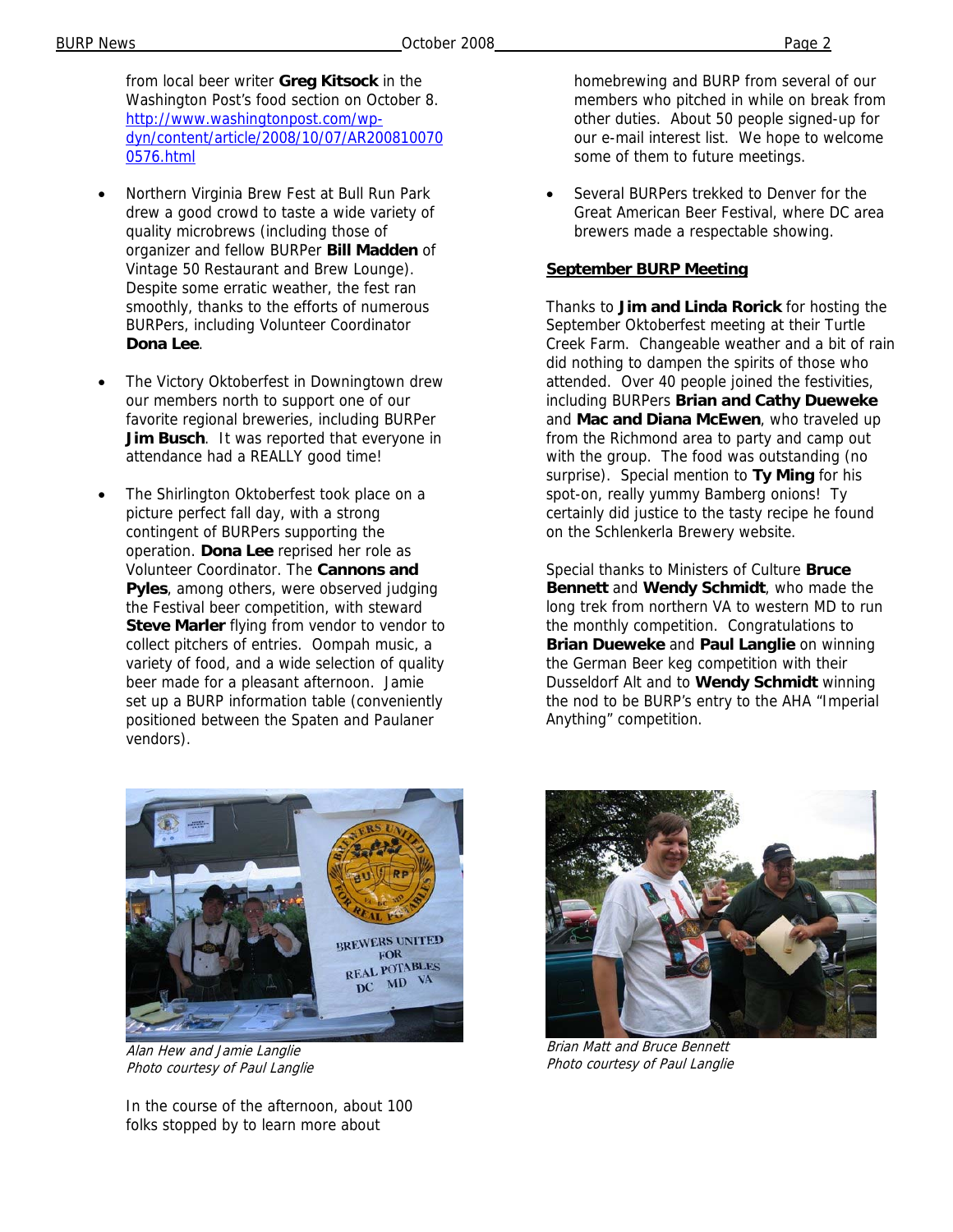

Jeanie Osburn and David Kalter Photo courtesy of Paul Langlie



Paul Langlie and Brian Dueweke Photo courtesy of Paul Langlie

Several hearty souls camped overnight and enjoyed warm camaraderie and more wonderful beer and food. Sunday breakfast included not only beer and the Rorick's famous egg mcmuffins, but less traditional offerings, such as **Alison Skeel's** tripe soup. [Boy, do we BURPers know how to eat right.]

#### **A.J. deLange's Brewing Water Workshop – Re-scheduled to Saturday, November 1**

**A.J.'s** Brewing Water Workshop, originally scheduled for early October, has been moved to November 1<sup>st</sup>. Don't miss this wonderful opportunity to learn from a master! See more information elsewhere in this issue. To register, please e-mail A.J. at ajdel@cox.net with a cc to Jamie at jamie@langlie.langlie.com

### **October Meeting → Mead Mania!!**

As noted in previous newsletters, the Club's October meeting is dedicated to promoting mead education and appreciation. Several of our

experienced, enthusiastic mead makers will be sharing their insights and knowledge about this amazing beverage. The special session will begin 30 minutes prior to the regular meeting. See a related article by **Wendy Aaronson** elsewhere in the newsletter. We're very excited to be able to support this effort!!

### **November 15 → Save the Date → Real Ale Rapidly Approaching**

Start those kettles and tune the beer engines – Real Ale is on its way! Stay tuned for more information from our event organizers.

### **Snazzy New BURP Hats Available**

Alan's long-time yearning for an exclusive BURP chapeau has finally been fulfilled. We are pleased to announce that new BURP logo hats will be offered for sale at the October meeting at the bargain price of \$13.50. Alan researched several options for the officers' consideration, and they decided on two selections, one dark blue and the other "eco maize." Thanks to former Fearless Leader **Kathy Koch** for her consulting help – we're using the same vendor that produced our well-received denim and polo shirts last year.

# **From the Ministry of Culture**

By Wendy Schmidt and Bruce Bennett Co-Ministers of Culture

The purpose of BURP monthly competitions is to further the art and science of homebrewing by providing thoughtful feedback to Club brewers and by developing a cadre of well-qualified, educated judges.

The September monthly competition was a popular vote competition for German Beer styles and had six entries that included two Oktoberfest, a Vienna, a Munich Dunkel, a Hefeweizen, and a Düsseldorf altbier. The winner of the contest was the Düsseldorf Altbier brewed by **Brian Dueweke** and **Paul Langlie**; second place went to an Oktoberfest brewed by Aaronridge Brewery (**Bill Ridgely and Wendy Aaronson**); and third place went to the Munich Dunkel brewed by **Bill Kupski**. Many thanks to all who participated and those who voted for these great beers. In addition to the popular vote German Beer contest, entries were taken for the AHA Club Only Competition for Sep/Oct, Imperial Anything. Only two entries were received, both Russian Imperial Stouts. **Wendy Schmidt's** Russian Imperial Stout was selected to compete for BURP in this competition. Many thanks to **Wendy Aaronson** and **Jim Rorick** for judging these two beers.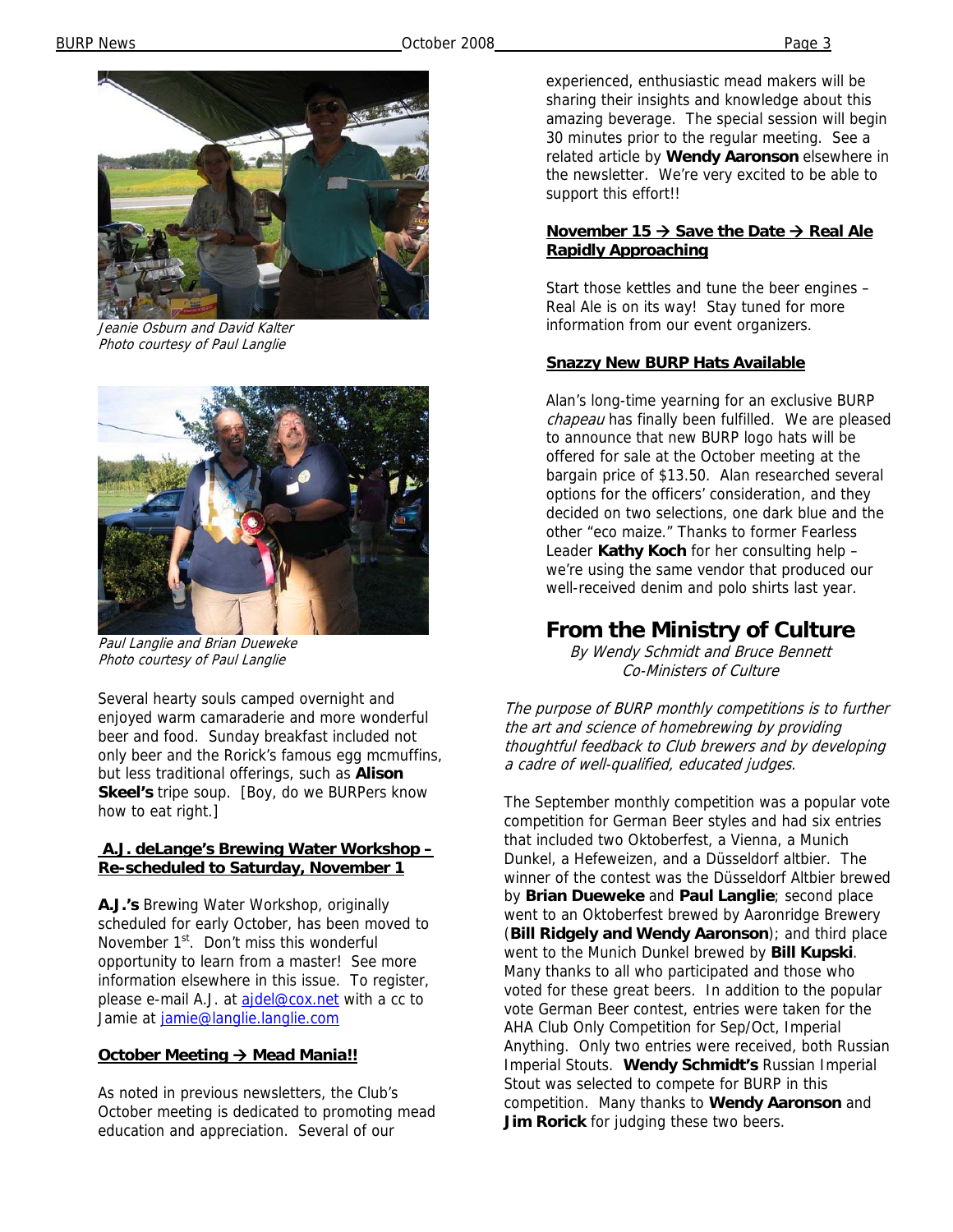### **Brewer of the Year (BoTY)**

**Mel Thompson** continues his overwhelming lead with a total of 37 points. **Ed Bielaus** continues in second place with 21 points. Third place is currently held by **Jamie and Paul Langlie** with 12 points, followed closely by the Aaronridge Brewery, **Wendy and Bill**, at 10 points and **Mike McGuire** with 10 points. The October (Smoked and Wood Aged Beer), and November (Real Ale) competitions count towards BoTY, so there is still time for an industrious brewer to challenge for 3rd place.

#### **October 2008 Monthly Competitions: Popular Vote – Weird Beer and BJCP Judged Smoked and Wood Aged Beer (Style 22)**

Since this is October and Halloween is approaching, we have turned to the strange and mysterious this month. To provide some guidelines for the Weird Beer competition, which is a popular vote comp, the BJCP beer style of 23 (Specialty Beers) will be the basic format followed. Beers in this category range over all styles and can be all over the map. This competition is open to kegs and bottles and will *not* count towards BoTY points. Your participation would be greatly appreciated! For more in-depth information for this style, please go to:

http://www.bjcp.org/2008styles/style23.php .

Also this month, Smoked and Wood Aged Beer (BJCP style 22) will use regular BJCP style judging rules. This competition will be bottles only (please remember to bring 3 brown or green glass, 10 to 14 ounce bottles of brew). Substyles of this category include Classic Rauchbier (22A); Other Smoked Beer (22B); and Wood-Aged Beer (22C). For more in-depth information and statistics for this style, please go to:

http://www.bjcp.org/2008styles/style22.php

Below are some websites that provide additional information on Smoked and Wood-Aged Beer.

http://www.homebrewtalk.com/wiki/index.php/Classic\_R auchbier This Wikipedia link provides information on Rauchbier and provides both the BJCP and the GABF guidelines.

http://www.alaskanbeer.com/porter.html This link to Alaskan Brewing provides brief information on one of the more famous smoked beers (Alaskan Smoked Porter) on the market today.

http://www.washingtonpost.com/wp-

dyn/content/article/2008/04/22/AR2008042200678.html This article from the Washington Post (Apr 2008) by **Greg Kitsock** provides information on commercially available Wood-Aged beers.

### **Upcoming Monthly Competitions**

November will be the Real Ale contest and will count toward BoTY. And finally, the last competition in 2008, the December monthly competition, will be a popular vote contest for Winter Warmers and will not count toward BoTY. By tradition, January 2009 competition was selected by last year's BoTY co-winners (**Mel Thompson** and **Ed Bielaus**) and will be IPA; this will count towards next year's (2009) BoTY competition.

# **Enlightenment Corner**

By Wendy Aaronson Co-Minister of Enlightenment

### **HONEY AND MEAD TASTING - OCTOBER 25 MEETING AT 12:30 PM**

**Yancy Bodenstein**, an award-winning mead-maker, will conduct a honey and mead tasting during the October 25 meeting at **Jay Nogle's** house. There should be 8-10 honeys and meads (homebrewed and commercial). We will also happily accept contributions of other commercial and homebrewed meads to share and discuss. The tasting will begin at 12:30 pm and space is limited to no more than 25 people. Please arrive on time. If you plan to contribute a mead, please send a message to me at **aaronson@burp.org** and Yancy at yabodie@starpower.net so it can be worked into the program.



**Trivial Beer-Suits**  By Charlie Pavitt

This entry was inspired by an article in the Septembeer 6<sup>th</sup> Post by Yian Q. Mui entitled "Cold Comfort in Hard Times: Beer Holds Up as Vice That's Not Too Pricey" (online at http://www.washingtonpost.com/wpdyn/content/article/2008/09/05/AR2008090503487.html ). The point of the article is that beer sales are increasing this year not just in spite of but perhaps because of the bad economy. People are drowning their sorrows relatively inexpensively these days; ordering beer instead of wine at restaurants, or forsaking eating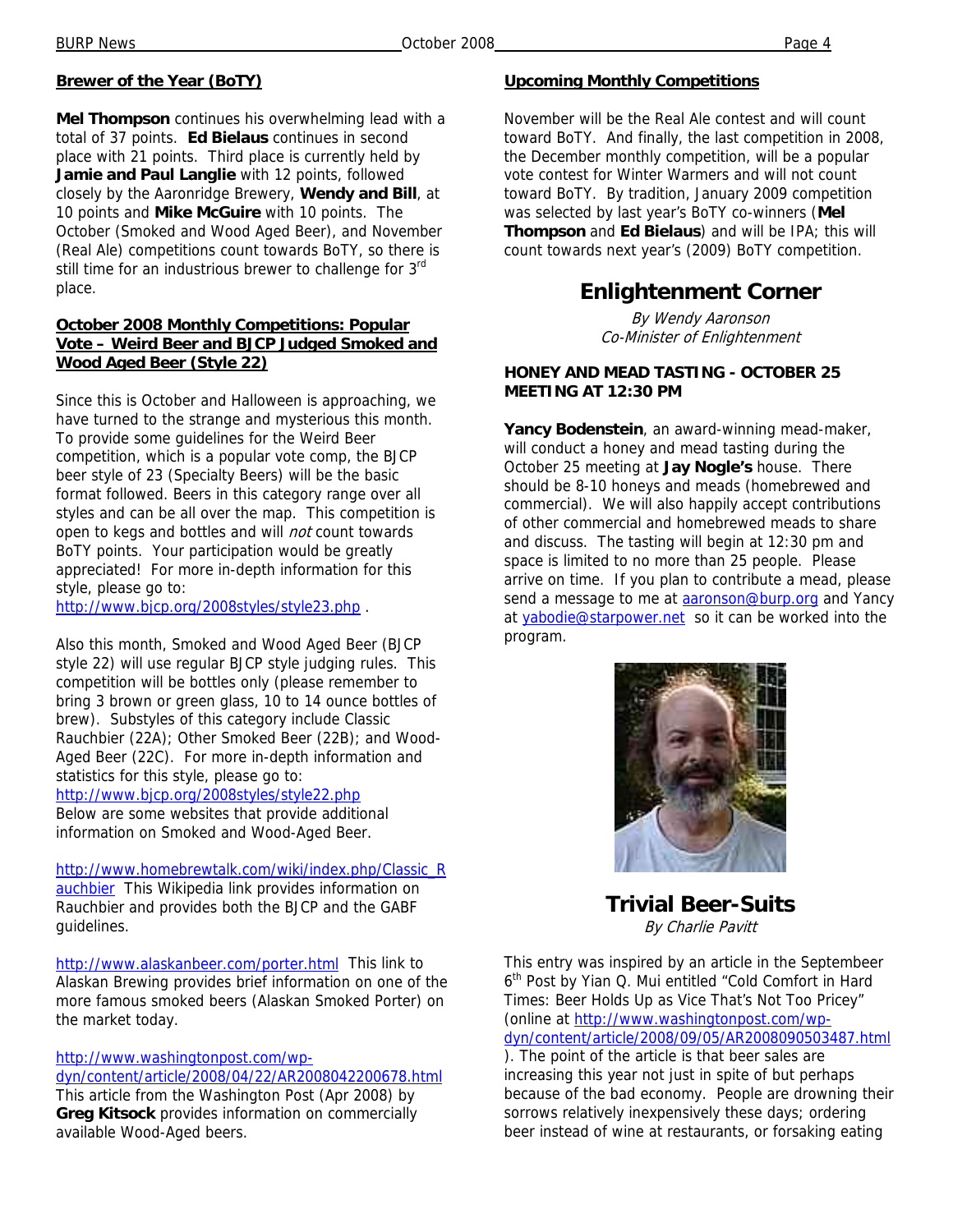out all together for dinner at home downed with a six pack. And it's not just Coorsweiser that is thriving, according to the author; "sales of craft and superpremium beers such as Michelob and Rolling Rock have jumped double-digits this year." One of course wonders if Mui knows the difference between craft beers and Rolling Rock. Never mind.

There are some great quotes in the article. According to Dan Ahrens, author of the book "Investing in Vice," "It's really considered a consumer staple kind of industry," reportedly on par with soap and toothpaste. "People gotta drink no matter what's going on with the economy." Nick Lake of Nielsen, the market researcher firm, added "Why would you want to cut out beer? You don't want to punish yourself just because the economy's bad." "And Maureen Ogle, author of "Ambitious Brew: The Story of American Beer," opined "Beer will get you through times of no money better than money will get you through times of no beer." (Funny, I remember that same line in a Furry Freak Brothers cartoon from 40-odd years ago, but they were referring to pot, not beer.)

In addition, two studies mentioned by Mui provide hard economic evidence in support. David Blake and Angelika Nied noted that beer consumption has increased with unemployment in the United Kingdom, unlike other alcoholic beverages (at scholar google I found it was published in Applied Economics back in December 1997, Volume 29 Issue 12). Donald G. Freeman's (Sam Houston State University) discovery that beer sales remained steady between 1955 and 1994 no matter the situation was published in a four-page paper called "Beer and the Business Cycle" (this one appeared in Applied Economics Letters, Volume 8 Number 1 in January 2001). Freeman's take: "No matter which way you test it, it turns out the economy really doesn't have much effect on beer sales. That's why it's not a longer paper." Beer, in other words, is "income inelastic."

Time for a google search using those two words - I didn't find much. Joel Severinghaus, an international trade analyst at the Iowa Farm Bureau, interviewed the vice president of raw materials purchasing at Anheuser-Busch a couple years ago, who said that it would take a 100 million dollar increase in the price of grain before they would change their recipe. Makes sense; if price is inelastic for the customer, just pass the increase on to them

(http://www.iowafarmbureau.com/programs/commodity /information/tmjune06.pdf).

The issue came up in an article about beer purchasing practices among college students given the recent price increases

(http://media.www.thepolypost.com/media/storage/pap

er1127/news/2007/11/20/News/A.Hops.Skip.And.Jump. Coming.For.Price.Of.Beer-3111011.shtml).

And there are apparently fifteen papers that at least mention the topic available at a website that sells papers to students

(http://www.fratfiles.com/topics/beer+demand+inelastic /0)

So, I don't have much to add to Mui's article. Have a beer and be merry.

## **BJCP Color Guide**

By A.J. deLange

At the Montgomery County Fair I noticed several beer judges were using the new BJCP Color Guide and so I thought Newsletter readers might be interested in knowing how this simple aid was put together. For those who have not seen it, the Color Guide is a 2.5" by 5" card upon which are printed 12 color patches each labeled with a SRM value ranging from 1 to 44. Each patch approximates the color of an average beer with the given SRM as viewed in a 5 cm container by daylight. To describe its evolution we'll have to discuss how color in general and beer color in particular are perceived and measured.

I certainly can't give a complete description of color vision here but as most of you will know the eye contains four types of receptors: rods, which are color blind and used in dim light, and three types of cones. Each cone type responds to range of light colors in either the long (red), medium (green) or short (blue) wavelength part of the spectrum. The color we see when looking at an object depends on the level of stimulus of each of these three cone types which depends, in turn, on how the light energy reaching our eye is distributed over the entire visible spectrum (from 380 to 780 nm wavelength). Thus, to determine the color of an object we need to know the spectral distribution of the light reflected from it or, in the case of beer, transmitted through it and that depends on the spectral distribution of the light source and the amount of light of each wavelength which passes through the beer unabsorbed. If we know these and the responses of each type of cone we can calculate a perceived color and express it in terms of 3 numbers. There are several systems for reporting color with R, G, B and L, a, b probably being the best known.

The spectral distributions of standard light sources (Daylight (C), tungsten (A), D50, D65 etc.) are tabulated in standards and texts as are the responses of the cones (color matching functions) so all we need to measure to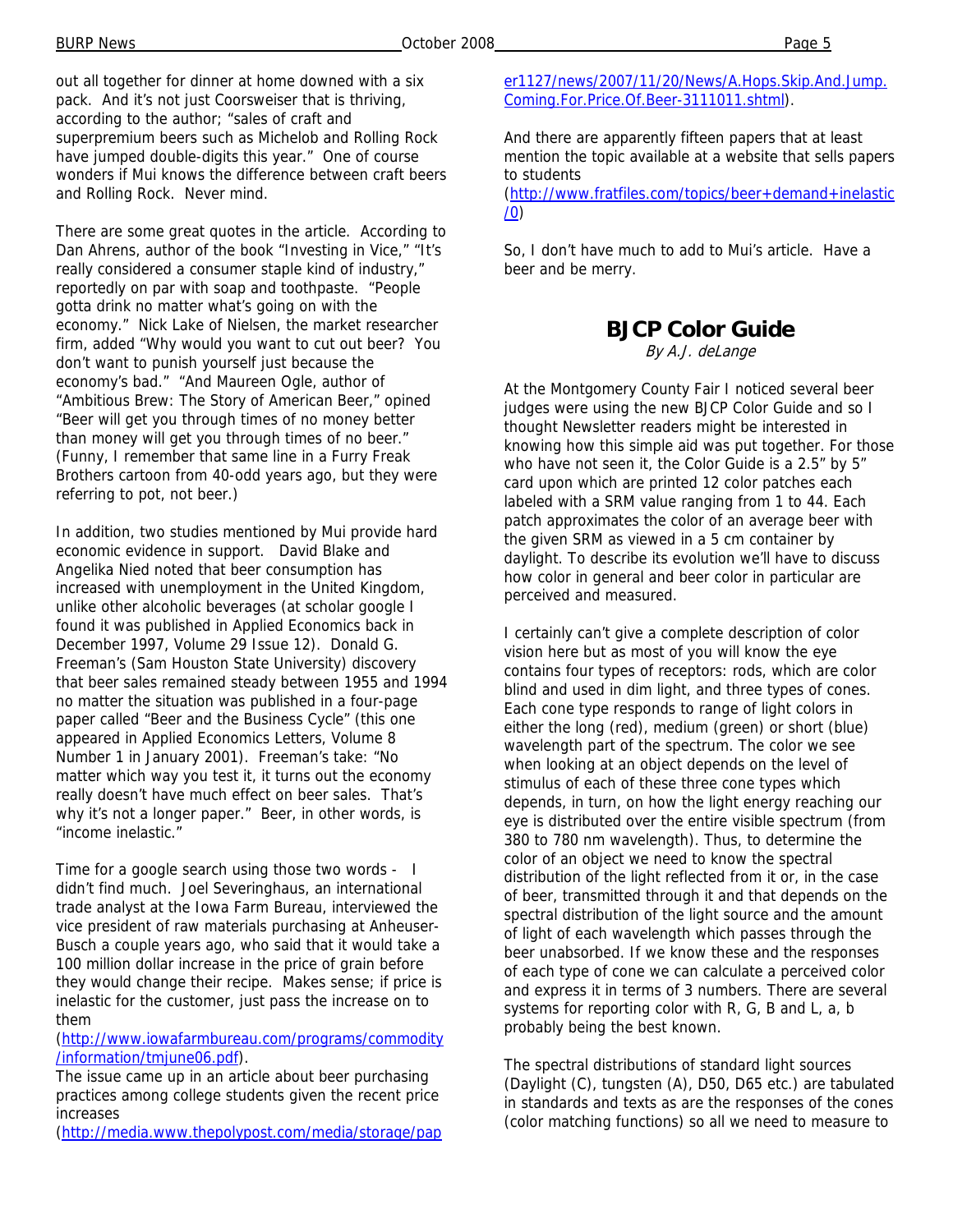characterize beer is its transmission spectrum which is the fraction of light that a given thickness of beer passes at each of 81 wavelengths starting at 380 nm (violet) through 780 nm (red) in 5 nm steps. These are measured with an instrument called a photometer or spectrophotometer. To calculate the color of the beer as seen in a particular light we simply multiply the intensity of the source at each wavelength by the transmission of the beer at that wavelength and then by each of the 3 color matching functions for that wavelength. The sums (over the wavelengths) of these products yield the 3 color values in R, G, B; L, a, b or other color systems after a little math. Because, for example, tungsten and daylight sources have different spectral distributions (the former relatively stronger at the red end of the spectrum and the latter at the blue end) beer will appear to be different colors when viewed in these lights. In addition, the amount of light transmitted by a beer at each wavelength depends on the thickness of the beer through which the light must pass. Thus beer viewed through a 1 L mass will look much redder than the same beer viewed through a 2 cL Kölsch stange.

Given that it takes three numbers to describe the color of something how can the BJCP aid use the single SRM value to describe beer color? Given that beer color depends on glass size and light source how can BJCP put colored patches on a card and have them represent what we might actually expect to see? Part of the answer, of course, is that it can't to a precise degree. The goal is to get close enough that SRM can be estimated to within a couple of units. The nature of beer helps us to do this.

The SRM was conceived by Stone and Miller (Ref 1) in 1949 when they realized that beer spectra normalized by the 430 nm value (readings at other wavelengths are divided by the 430 nm reading) were nearly the same. Conceptually this means that one can reconstruct the entire spectrum of a beer from a single measurement at 430 nm. The normalized spectrum of beer, as averaged over measurements of an ensemble (Stone and Miller used 39 beers) is simply multiplied by the value measured for the beer of interest at 430 nm. From the complete spectrum one can go on to calculate the color of beer in any light and any sized glass. The SRM (Ref 2) number is simply -12.7 times the logarithm of the spectral transmission of 430 nm light through 1 cm of beer.

This would work very well, meaning that the SRM number would be a complete specification of beer color, if it were strictly true that normalized beer spectra were all exactly the same which, of course, they aren't. Stone and Miller knew this and required, though few seem to remember it, that each beer be tested to be sure it has "average spectral characteristics" before an SRM value

could be attached to it. In my own work (Ref. 3) I have examined the deviations of normalized beer spectra from an ensemble average of normalized spectra and proposed that for beers which deviate from the average the deviations, simply coded, be reported along with the SRM value. The full spectrum would then be reconstructed from the normalized average and the deviation values. In the course of my investigation I measured the normalized spectra of 99 beers and averaged them. The result is the normalized spectrum of beers with "average spectral characteristics". To produce the BJCP aid it was a "simple" matter of scaling that spectrum by each SRM number for which a patch was to be printed, choosing an illuminant ('C' i.e. daylight) and path thickness (5 cm) representative of the conditions under which judges view beer, calculating the L, a, b colors for each SRM value and having a printer print patches with the given L, a, b values on a transparency. The color you would see if you held the transparency up to a light source close to Illuminant C in looking at a particular patch would be what you would see if you held up 5 cm of average beer with the SRM value printed next to that patch.

Indeed everything except the last step was simple. While one might think any printer could readily reproduce a given L, a, b specification, it turns out that those who can, charge a great deal more than the BJCP had budgeted for this project. Printing on transparency material added much to the cost and difficulty. Thus we wound up with the white card stock, which turns out to work better than I had expected it would. Though colorimeter measurements of the patches do not match the specified colors as closely as might be hoped, experiment showed that inexperienced people using the card can judge beer SRM to within a unit or so at the low end of the range and 3 to 6 units at the upper end.

To best use the card arrange a light source, preferably daylight or an electric lamp with a color temperature that approximates a daylight (e.g. Eiko SP30/955K) source over your shoulder. Obtain a piece of very white paper and place it in front of you with the beer to be tested in a container whose interior measures 5 cm (many glasses measure about this diameter but a 5 cm square glass bottle is ideal). Look at the white card through the beer (use the center of a glass i.e. the path which is 5 cm long) and make sure that the card behind the container is directly illuminated by the light source (not shadowed by your body or the container). Place the guide adjacent to the container and pick the patch which most closely matches the color of the white card as viewed through the beer. Interpolate between patches if you feel you can.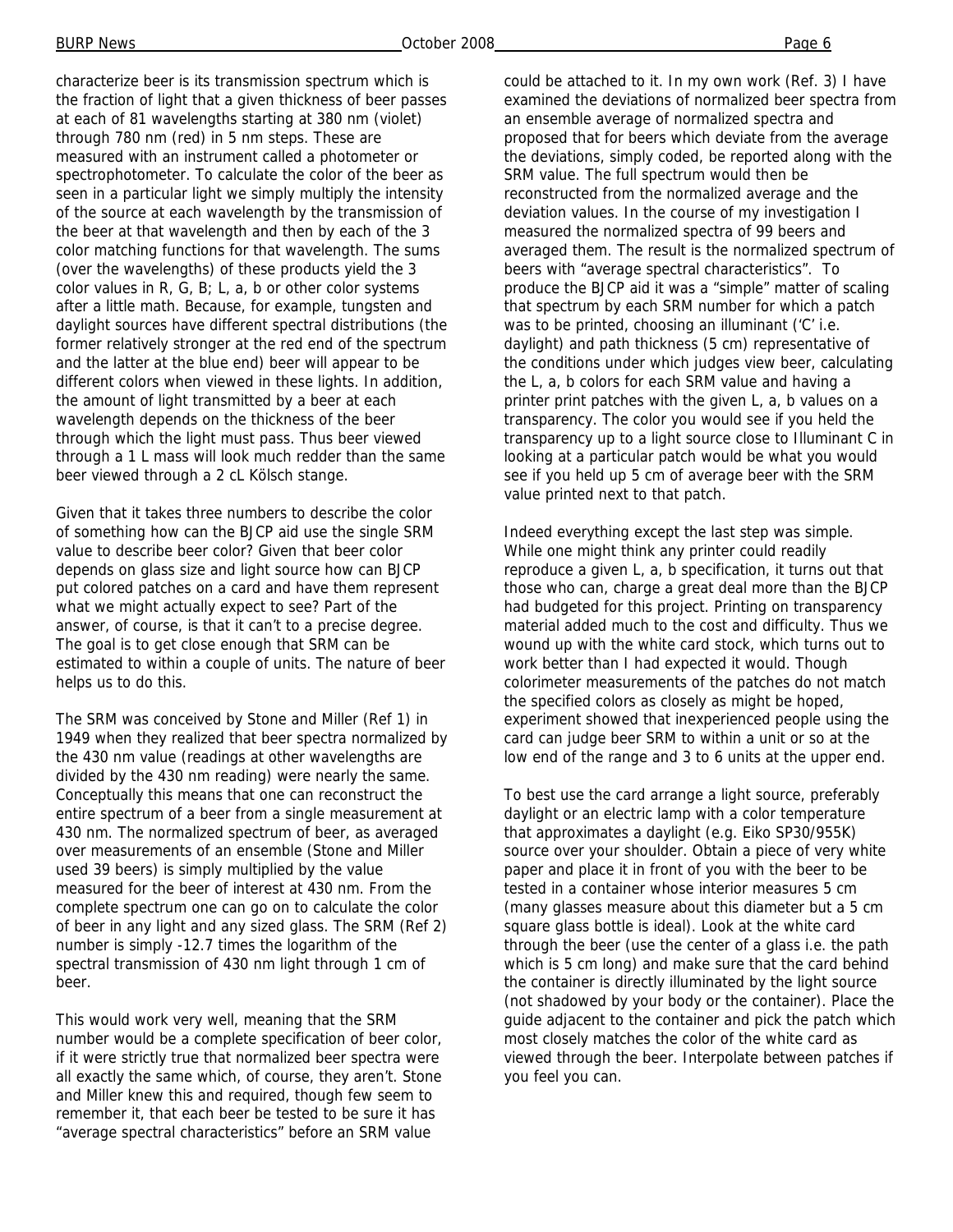Ref. 1: Stone, I and Miller, M.C., "The Standardization of Methods for the Determination of Color in Beer". Proc. Am. Soc. Brew. Chem. Pp 140-147, 1949 Ref. 2: American Society of Brewing Chemists, Methods of Analysis, "Beer-10A Spectrophotometric Color Method". ASBC, St. Paul, 2006 Ref. 3: deLange, A.J. "The Standard Reference Method of Beer Color Specification as the Basis for a New Method of Beer Color Reporting". J. Am. Soc. Brew. Chem. 66 (3):143-150, 2008

# **BURP 10 and 20 Years Ago**

Compiled By Bill Ridgely

#### **20 Years Ago, Oct 1988**

The October BURP meeting, held at the home of **Howard & Emily Michelsen** in Riva, MD, featured what had become a BURP Halloween tradition - the Weird Beer Competition. The club's definition of weird beer in 1988 was any beer brewed from barley malt and … something else. The something else could include anything from fruits to vegetables to herbs to (dare I say it) animal parts - whatever. Of course, accompanying the weird beers were some even weirder costumes. Club Prez **Ralph Bucca** came as his "favorite mythical character", Frugal Brewer **John Gardiner**. John, in turn, came as western hero "Wyatt BURP". Wyatt carried no gun but fired off a lot of shots at other attendees. There was a "Freddie" character at the event as well as a "Lady Godiva/Rapunzel". **Emily Michelsen**  came as a spelunker, fitting since she and Howard were actual cavers (and had even met at a caver's reunion). The weird beer competition was judged by all present. **Tom McGonigle** came away with the top prize for his "Six Grain Ale" (which contained wheat, rye, oats, millet, and triticale in addition to the requisite barley malt). **Bill Ridgely** took second prize for his "Not Very Cherry Stout", and **Ralph Bucca** took third with "Angelica", an herb beer (specific herbs not identified in the meeting report). The meeting concluded with a raffle for a 5-liter keglet, won by **Tom McGonigle** (who overall made out pretty well at the meeting).

The combined Oct-Nov 1988 BURP News sadly announced the demise of the "Young's Army", created by Young's US representative **Joe Gold**. Joe decided to leave his position with Young's to pursue his real passion, playing professional lacrosse. As has been mentioned before in this column, Joe's subsequent outstanding career led to his induction in the Pro Lacrosse Hall of Fame. The final "Young's Army" gathering was held on Oct 28, 1988 at the Ram's Head Tavern in Annapolis. Other upcoming events announced in the newsletter included the club's winter solstice commercial tasting to be held in November and the first

ever BURP holiday banquet to be held at Colonel Brooks Tavern in DC in December. An interesting column in the newsletter announced the creation of a new organization described as an "alternative to the AHA". Originally called the "Southeastern Homebrewer's Alliance", the organization was the brainchild of longtime homebrewer and brewshop owner **Ron Downer** from Knoxville, TN. The SEHA had already held a conference in Gatlinburg and subsequently changed its name to the "Eastern Homebrewer's Alliance". With additional support from the Midwest, the name was finally changed again to simply the "Homebrewer's Alliance". A 2nd conference was held in Kansas City, but the organization, which was operated wholly by volunteers and without adequate funding, eventually self destructed. At the time the BURP News was published, however, the HA was still seeking membership and support. Rounding out the newsletter was **Linda Sweeting's** "More Beer Books" bibliographical column, a "Frugal Brewer" column from **John Gardiner** with lots of suggestions for brewing "on the cheap", and the monthly "Whole BURP Catalog" from **Jim Dorsch**, which announced the publication of **Michael Jackson's** latest "Pocket Guide to Beer" as well as the opening of the new Union Jack Pub at the Canterbury Hotel in downtown DC.

#### **10 Years Ago, Oct 1998**

Once again, there is sadly a major gap in reportage on club activities from October 1998 to the end of the year. The final 1998 issue of the BURP News was released in October, announcing the annual weird beer competition and meeting to be held on Oct 31 (appropriately, on Halloween itself) at the home of **Ralph & Leigh Bucca**  in Huntingtown, MD. However, no meeting report was subsequently published. Thankfully, the BURP website contains both the names of the competition winners (see http://burp.org/events/boty/1998/schedule.asp) and some great photos from the event (see http://burp.org/meetings/199810.htm). From this limited info and my own reminiscences, I'll fill in as much detail as I can. First, competition winners included **Ralph Bucca** (1st), **Jim Tyndall** (2nd), and **Art Blanchard**  (3rd). Unfortunately, the styles of beer and "weird" ingredients are not mentioned on the website, and my recollection is fuzzy. If the winners (or other BURPers who attended) can help out, it would be greatly appreciated (and an update will be provided next month). As always, the highlight of the meeting was the costumes worn by attendees. **Chuck Popenoe** not only came in full lederhosen befitting the season, but he brought his accordion and regaled the crowd with appropriate tunes (This remains the first and only time I have ever seen Pops play the accordion). **Alan Hew**  created a wonderfully elaborate "Hop Devil" costume which included some inspired face painting. Your humble compiler and his lovely partner **Wendy Aaronson** came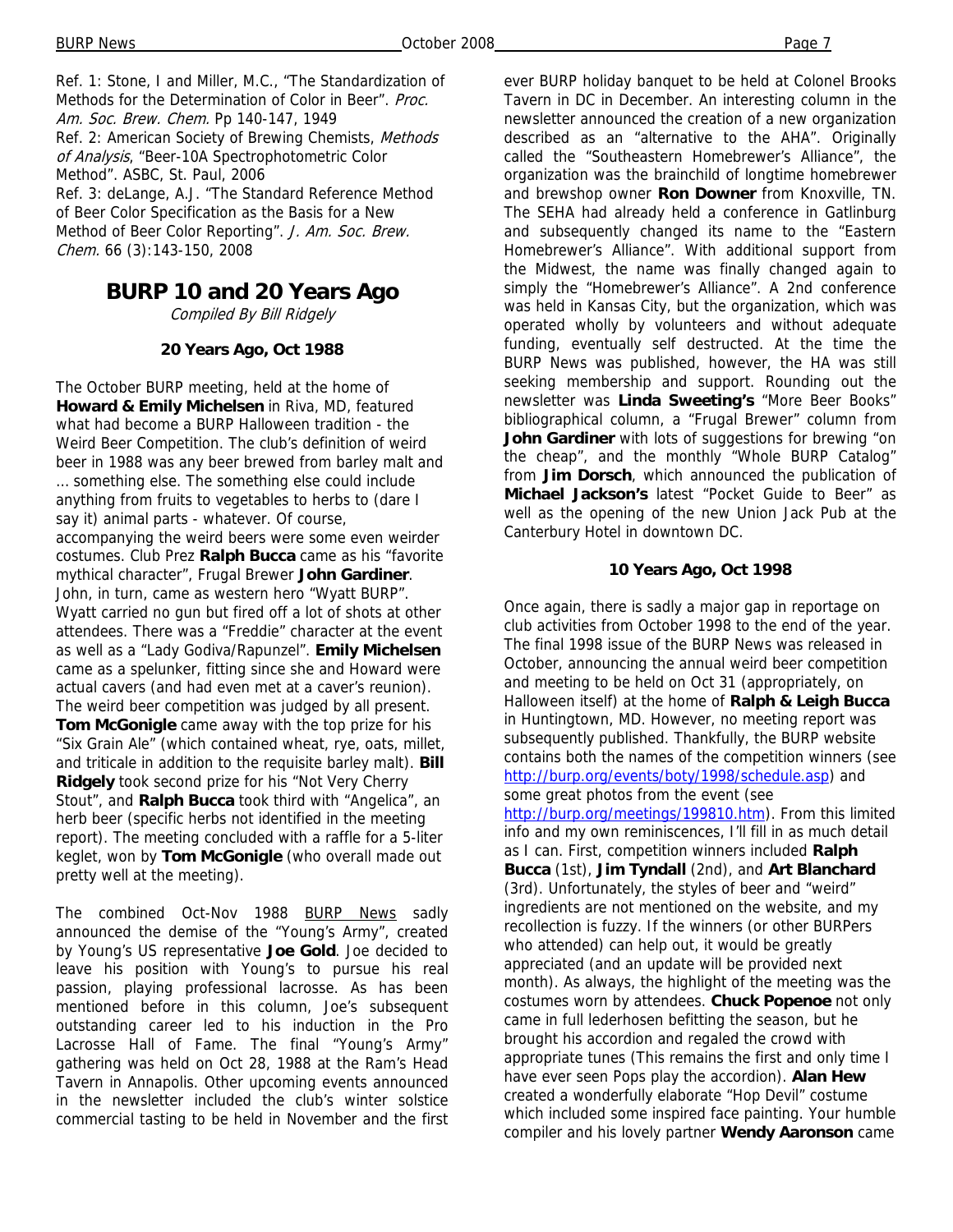respectively as a Scottish clansman and Ninkasi, the goddess of beer. **Jay & Arlene Adams** came as the true dirt farmers that they now were in their new digs in the hills of NC. Jay completed the ensemble by carrying (and sharing) a Mason jar full of some very potent, clear, corn based liquid that he had obtained from one of his newfound friends. Finally, **Robbie Zev Ludwick**  arrived as a mandolin-toting cowboy (Is there any other kind?). There was also a great deal of strange and unusual food in evidence, including a brain-shaped Jello mold, a roasted tongue, and various strange Asian foods, likely contributed by **Bruce Feist & Polly Goldman** (please correct me if I'm wrong here, folks). The weather for the meeting was outstanding, and a fine time was had by all. And I notice from one photo that the first batch of BURP titanium bottle openers was being offered for sale.

The October 1998 BURP News was a relatively short 4 pages but contained Fearless Leader **Tom Cannon's**  announcement for the club's 2nd Real Ale Competition to be held in Nov., a farewell and thanks from outgoing Cultural Minister **Jay Adams**, the 3rd place BOS recipe from the 1998 Spirit of Free Beer competition (for Dortmunder Export from the late **George Fix**), and, in the beer travels department, a nice travelogue from **Keith Reding** on his recent visit to the Czech Republic.

### **BURP Prosperity Report**

By Larry Koch, Minister of Prosperity

#### **Current Financial Position**

#### **BURP Treasury Summary**

| 17 September 2008 | \$24,343 |
|-------------------|----------|
| Income            | \$98     |
| Expenses          | \$2161   |
| 17 October 2008   | \$22,280 |

Go to BURP.org for details on the BURP Treasury including separate worksheets with details of SoFB and MASHOUT.

BURP members are reminded that all expense submissions must include details. Required details are date, exact amount, detailed description of the item, any special circumstances, and name of person to be reimbursed. Event coordinators should maintain a spreadsheet for their project. Spreadsheets and other financial data are available on the BURP website to registered users at http://www.burp.org.

## **Mem-beer-sip Update**

By Christine Johnbrier, Ministrix of Propaganda

This month we welcome new members **Bruce & Kathy Brandt** of Gainesville, VA.

Please keep your contact information up-to-date…most importantly, your email address. If you are not receiving an electronic notification each month with the newsletter link, that means I don't have your current email address! Send your contact information to membership@burp.org and I'll see that your info is updated.

#### CURRENT MEM-BEER-SIP STATS:

TOTAL MEMBERSHIPS: 278 FAMILY: 83 (x2) 166 INDIVIDUAL: 88 HONORARY: 24

# **Hop Notes from the Li-Beery**

By Bill Ridgely, Minister of History

I want to continue to remind BURPers that we are accepting donations of unwanted beer and brewing books for the upcoming club book sale (which probably will be held during the summer). Please contact me at ridgely@burp.org if you have items you'd like to donate for the sale table.

Please feel free at any time to check things out and give me a yell if you'd like to borrow a book or magazine shown on the club website. Even if the item is not shown, it may be in the collection and available. The address is http://burp.burp.org/Default.aspx?tabid=414. Requested books will be delivered to the next BURP meeting. And, as always, if there is a book that you feel should be added to the collection, please contact me at the address above.

If you are planning to brew a specific beer style and need some guidance, I may be able to help you with an appropriate publication. Just contact me at the e-mail address above or call 301-762-6523.

And thanks, as always, for your support.

Cheers, Bill